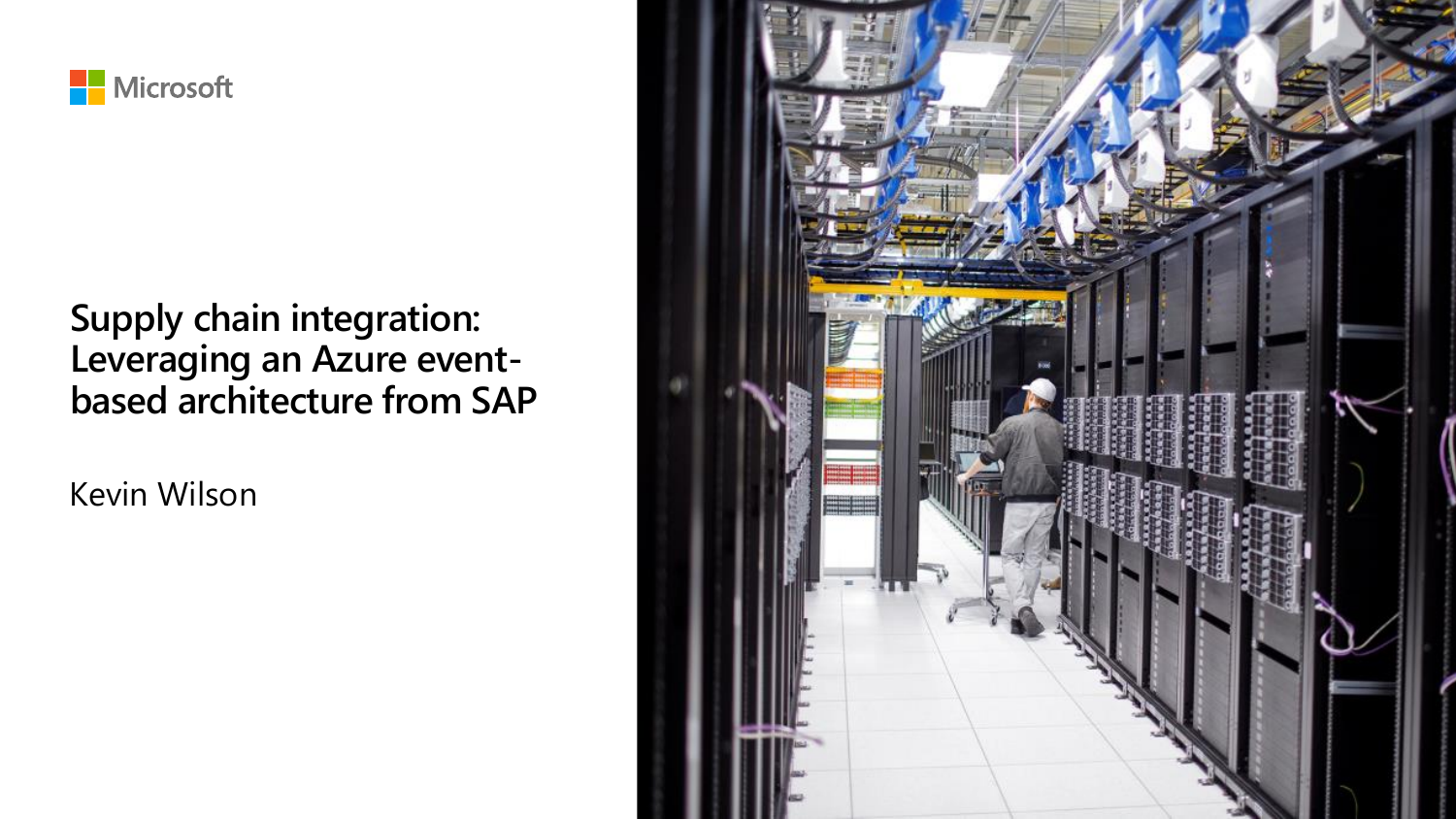- Agenda · Problem statement
	- · Solution overview
	- · High-level architecture
	- · Solution benefits
	- Way forward

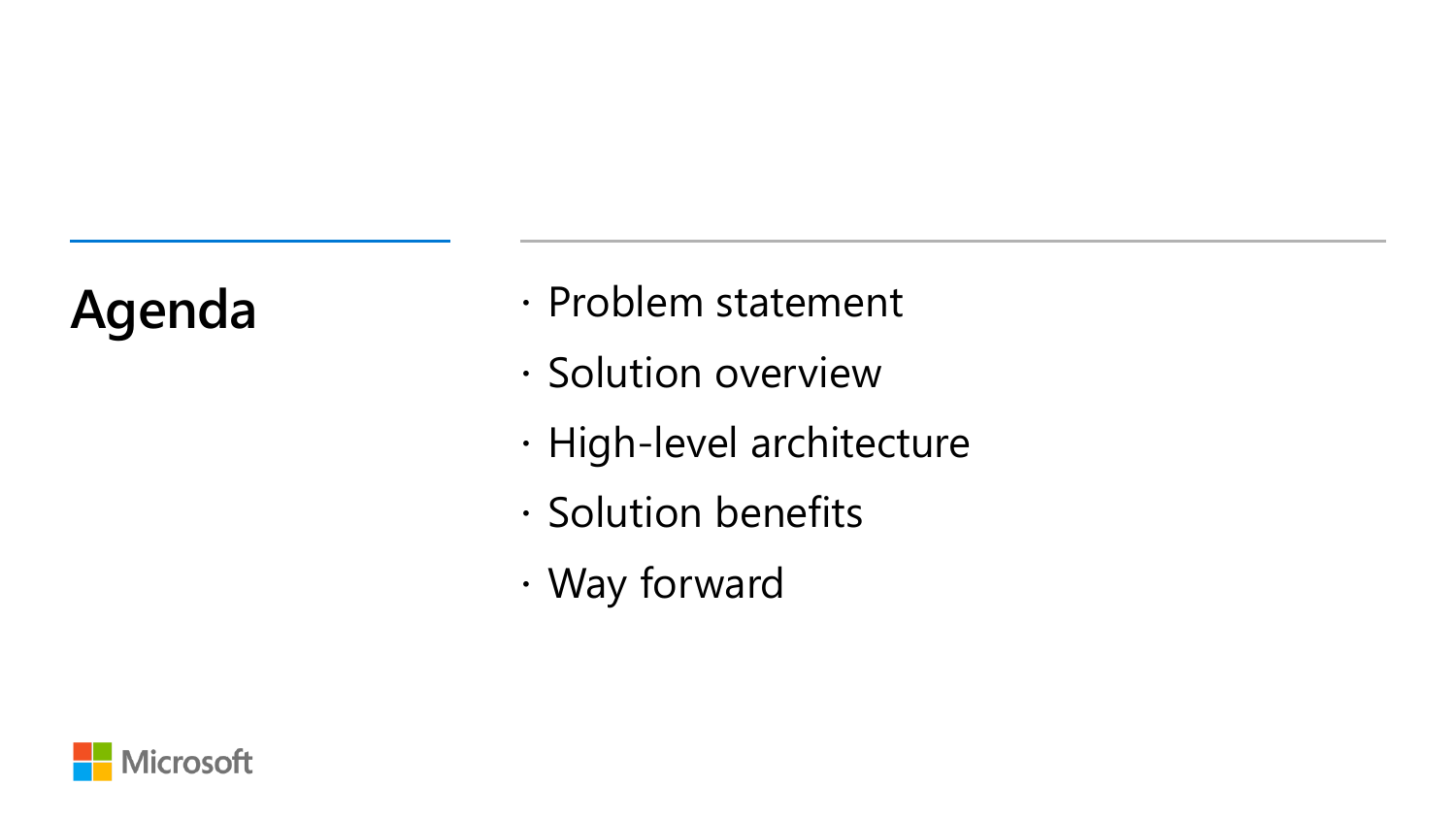## **Problem statement**

### **Critical issues:**

#### External business processes

- No **real-time** access to SAP events (status change of a business object)
- No near **real-time** monitoring → no real time attention **and** response

#### Long lead time to deploy

- Engineering / IT resources needed to "code" for each new scenario
- SAP is mission critical, and any development change follows strict security and compliance rules

#### Increased resource costs

• Frequent polling of SAP data by consuming apps to get latest object state

#### **Examples:**



Timely notification to suppliers informing them on a status change to a PO



Ensuring accruals are processed with the latest information about a PO



Early warning to updates and failures with ASNs and GRs

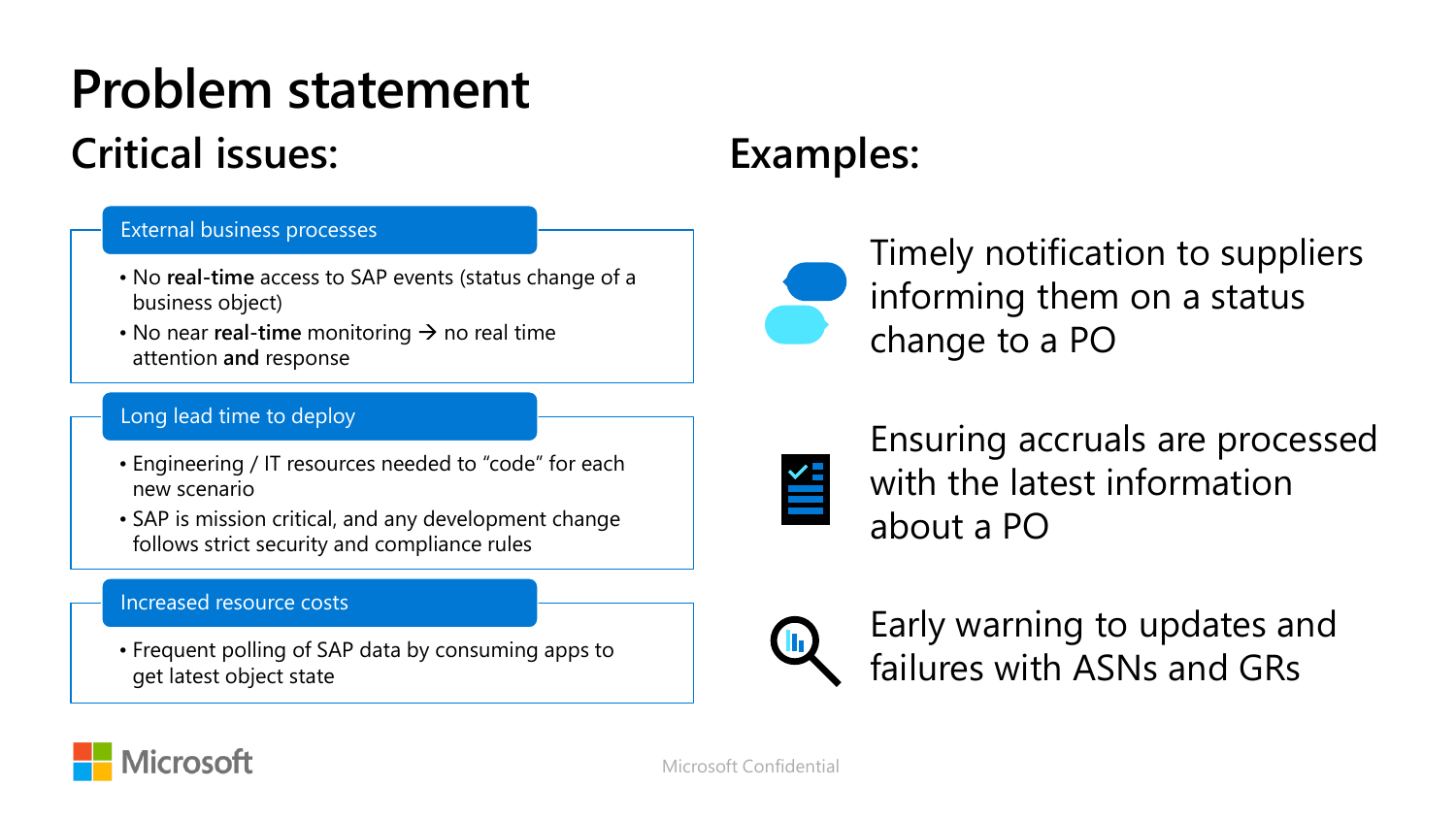## **Solution goals and guiding principles**

**Build an SAP near real-time event publishing (NRTEP) service**





**Easy, scalable access to SAP data** from outside SAP ecosystem

Isolate event consumers from SAP

Isolate SAP from demands of multiple consumers

**Industry event standard**

Cloud **event standard**

[spec/spec.md at v1.0.1 · cloudevents/spec · GitHub](https://github.com/cloudevents/spec/blob/v1.0.1/spec.md)

Modern Flexible Agile Efficient





**event grid**

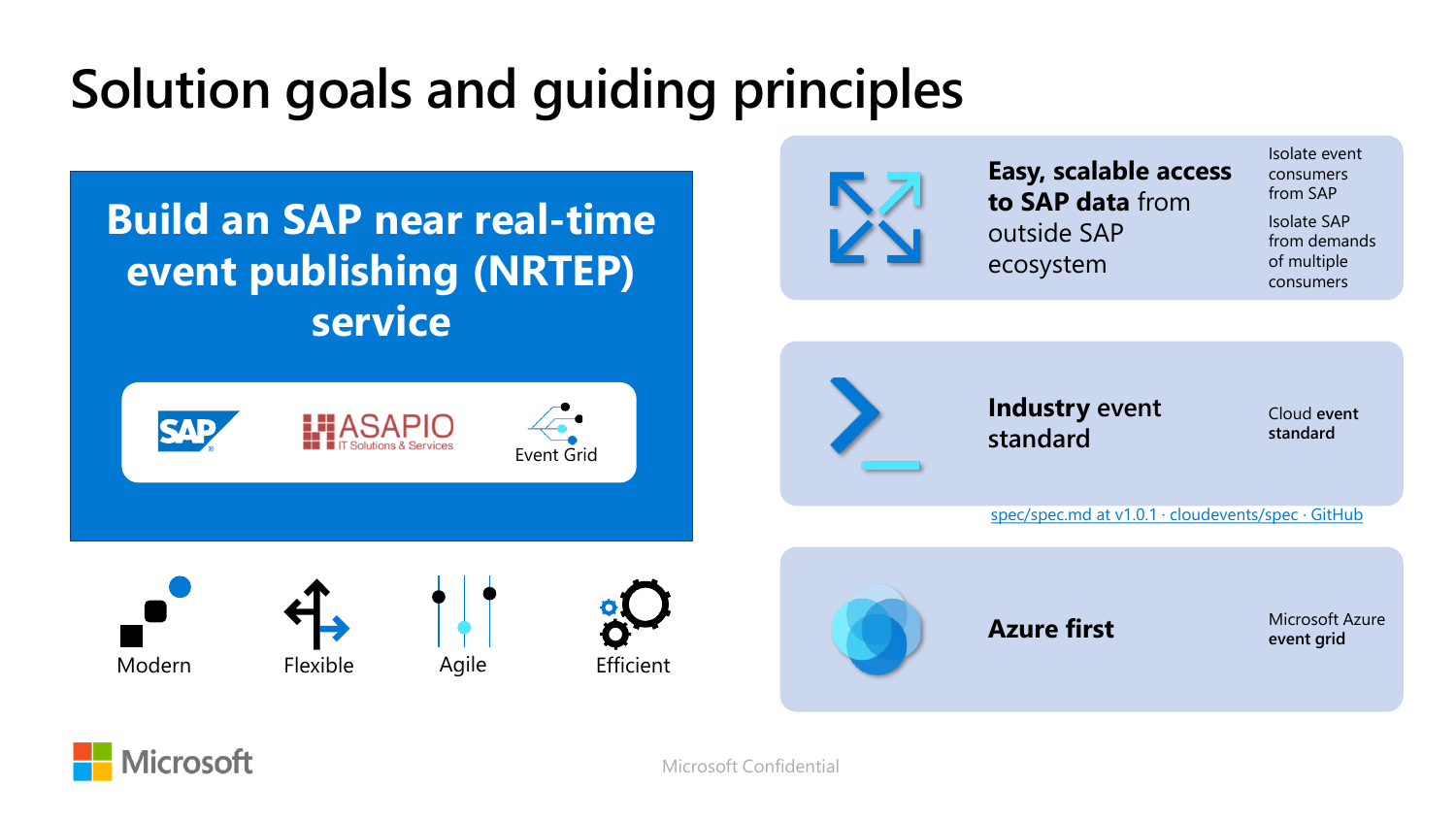### **Getting technical: understanding EBA event types**



**Microsoft**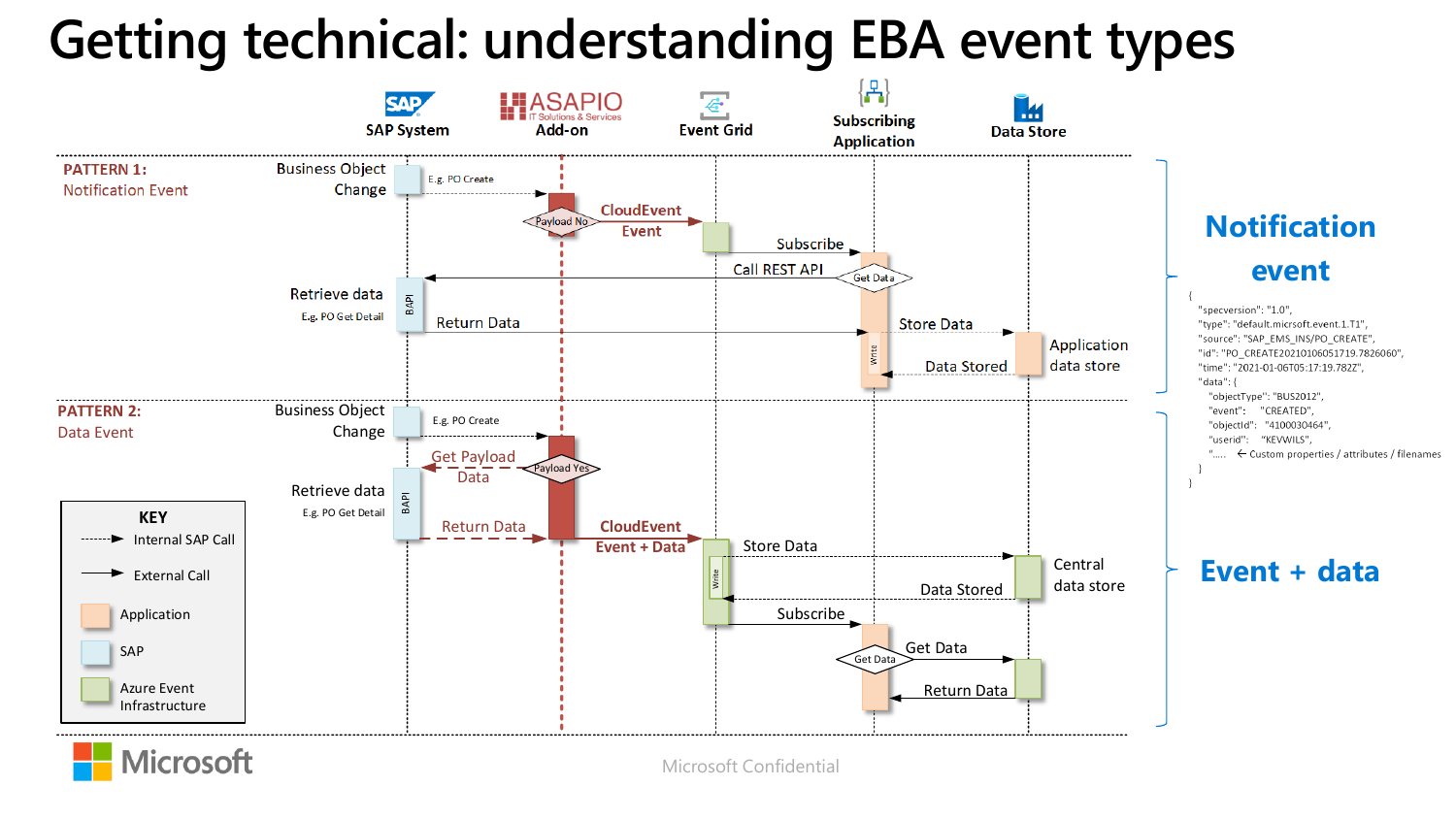# **Solution overview – pilot project**

#### My order scenario

- Purchase order visibility and exception management / monitoring
	- Objects: POs, invoice and GR
- $\cdot$  ~60k PO changes / year
- $\cdot$  Internal notifications of PO changes and exceptions
- What does success look like?
	- Reduction in the number of tickets raised for inquiring on PO status (measurable)
	- Most up-to-date state of a PO is automatically available to users (through My Order app)
	- Current turnaround time for PO updates reduced from 21hrs to seconds
	- $\cdot$  Reduced / elimination of polling SAP data for updates initially  $\sim$ 70k / hour









Microsoft Confidential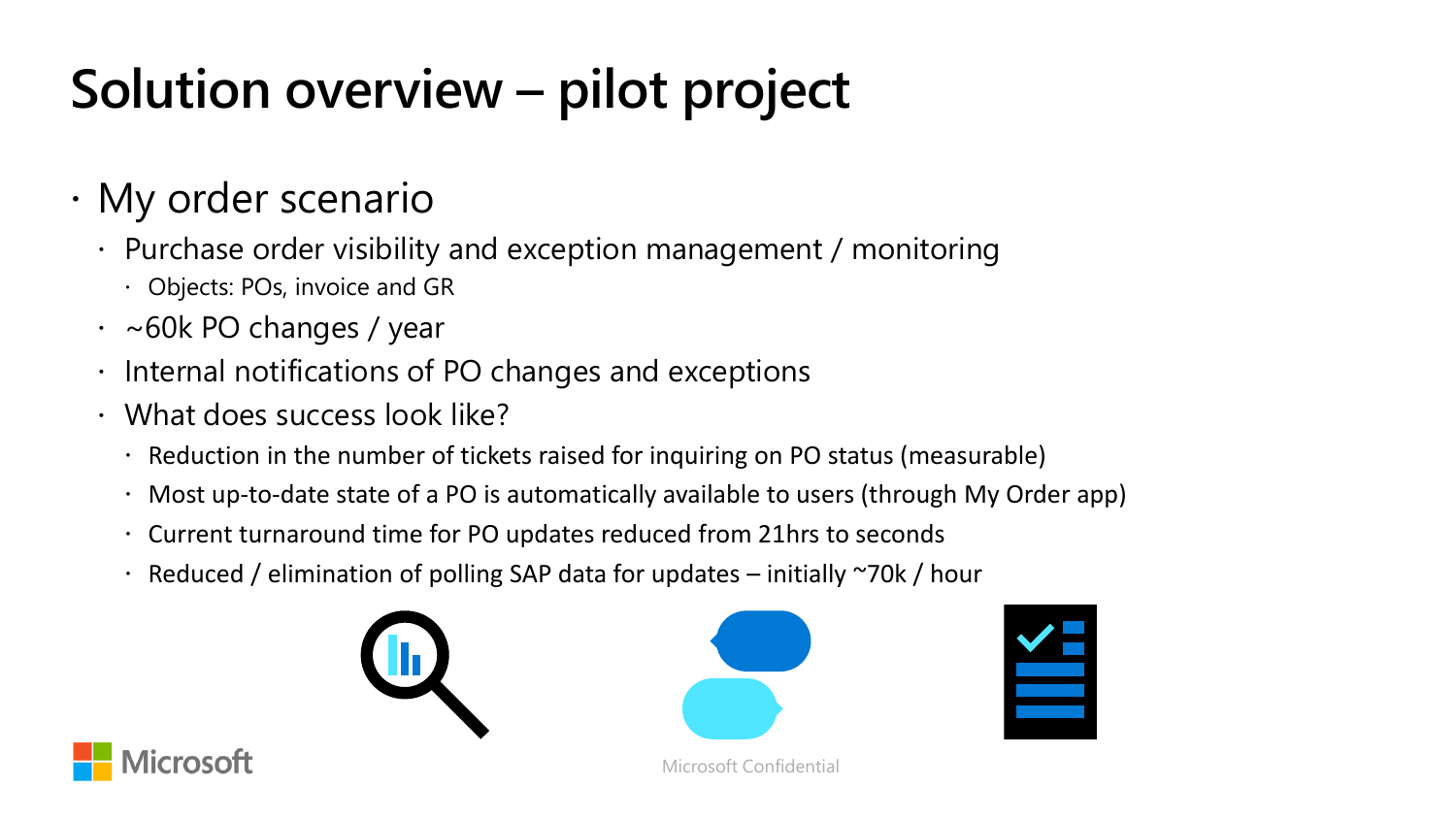# **Component overview – pilot project**

#### **Publisher**

- $\cdot$  Implement SAP ERP ASAPIO integration add-on
- Define and publish events
- Configure event schema

#### **Platform**

- Event catalog
- Cloud event schema
- Governance  $\rightarrow$  activity audit, SOX compliance, Privacy / GDPR
- 100TPS throughput
- Enable push / pull model
- $\cdot$  Telemetry, archive, reprocess / replay events

#### **Subscriber**

- $\cdot$  Search and discover events
- $\cdot$  Subscribe to events
- $\cdot$  Configure subscription type and end point details
- $\cdot$  Consume data within My Order app

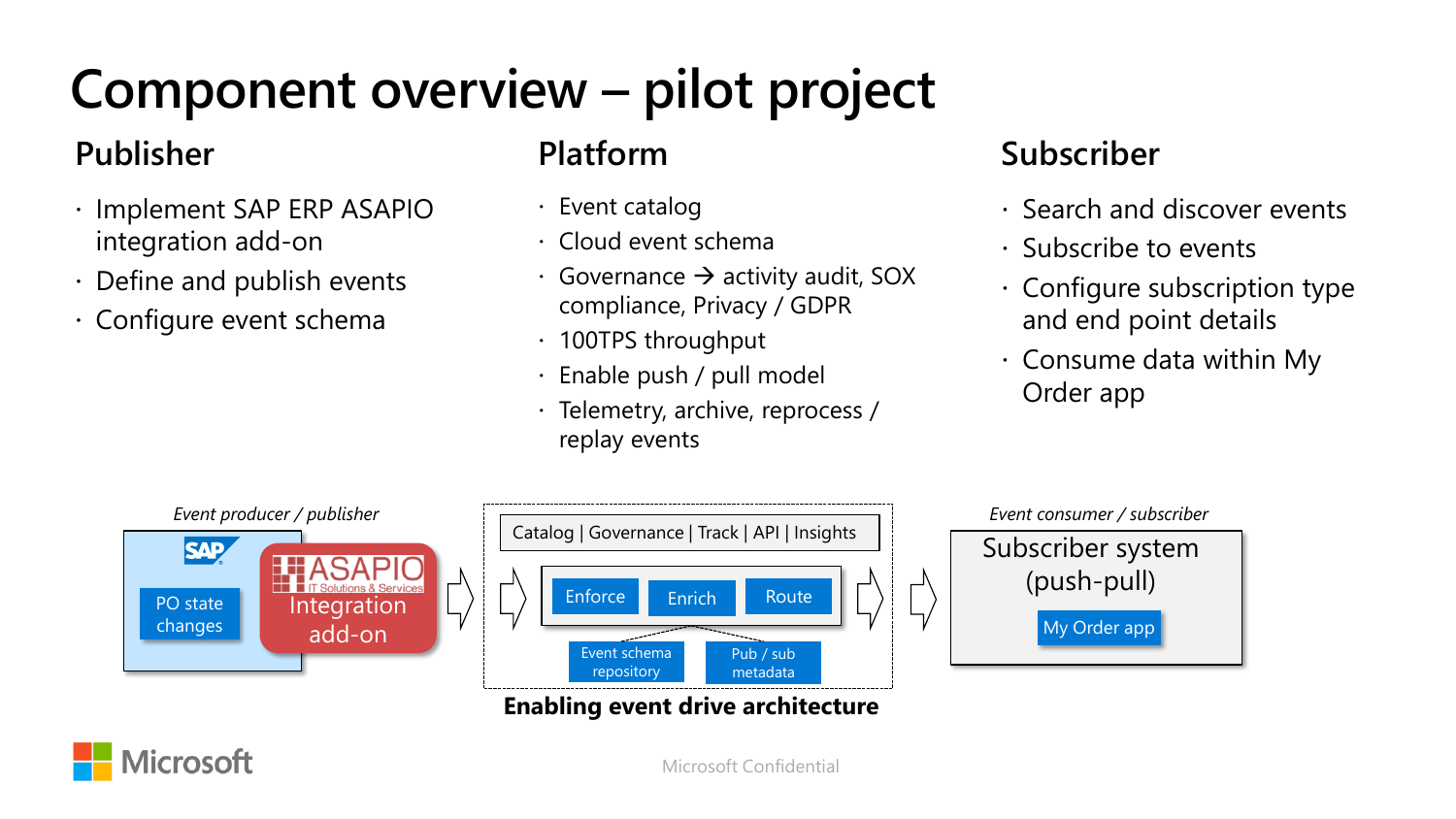## **High-level architecture**



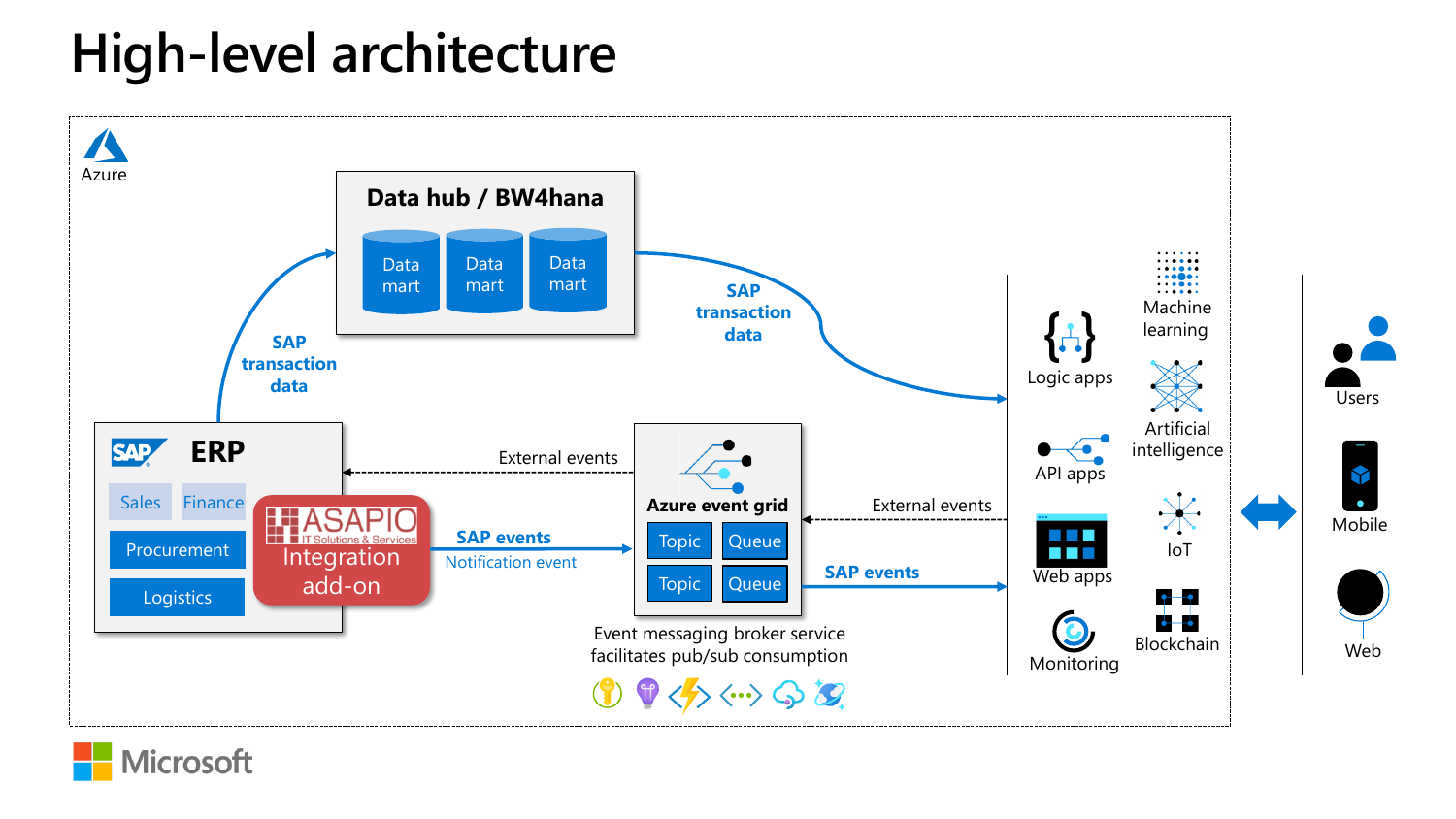## **Solution benefits**





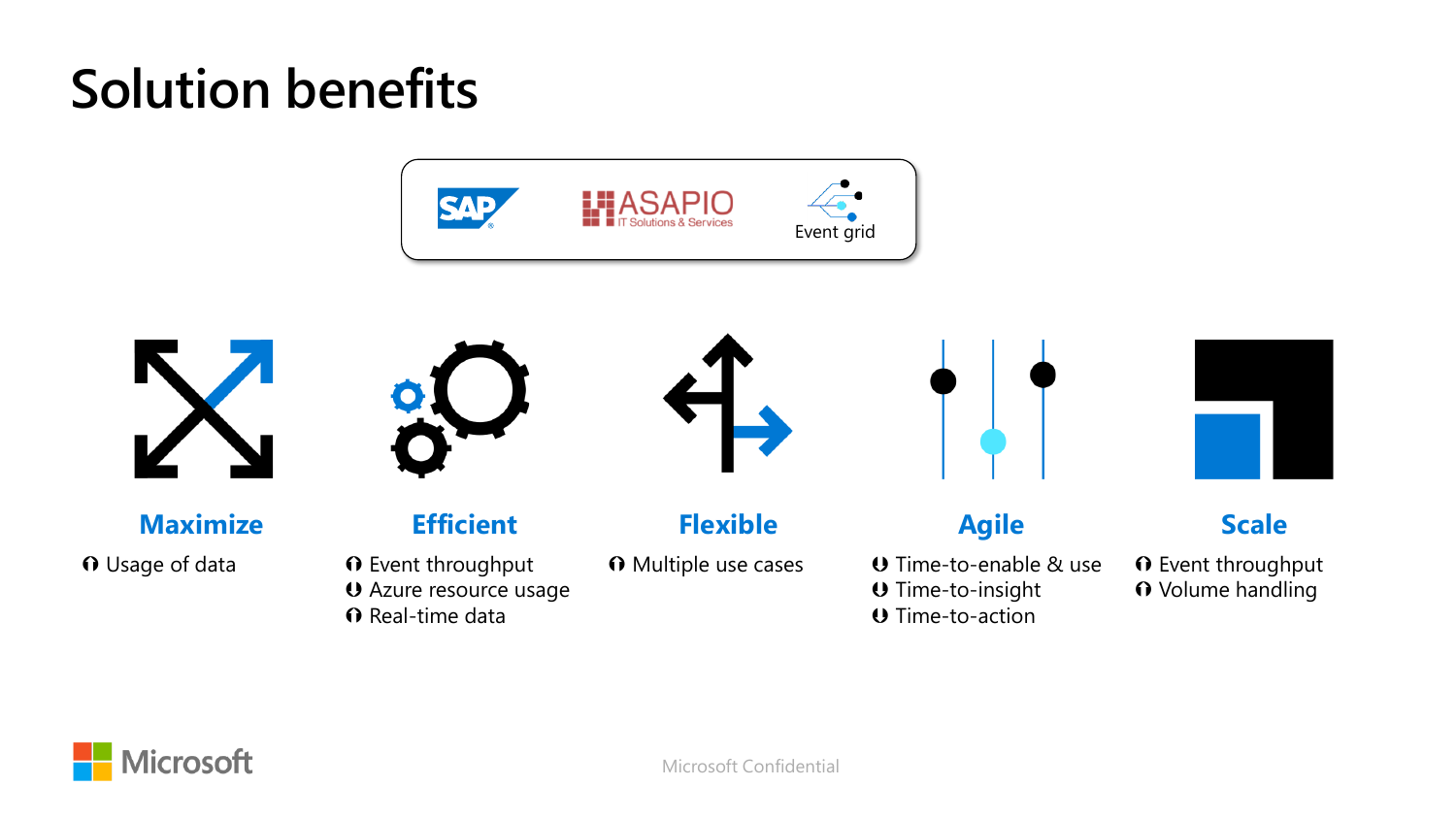## **The path forward**



**PHASE 5**

**Microsoft**